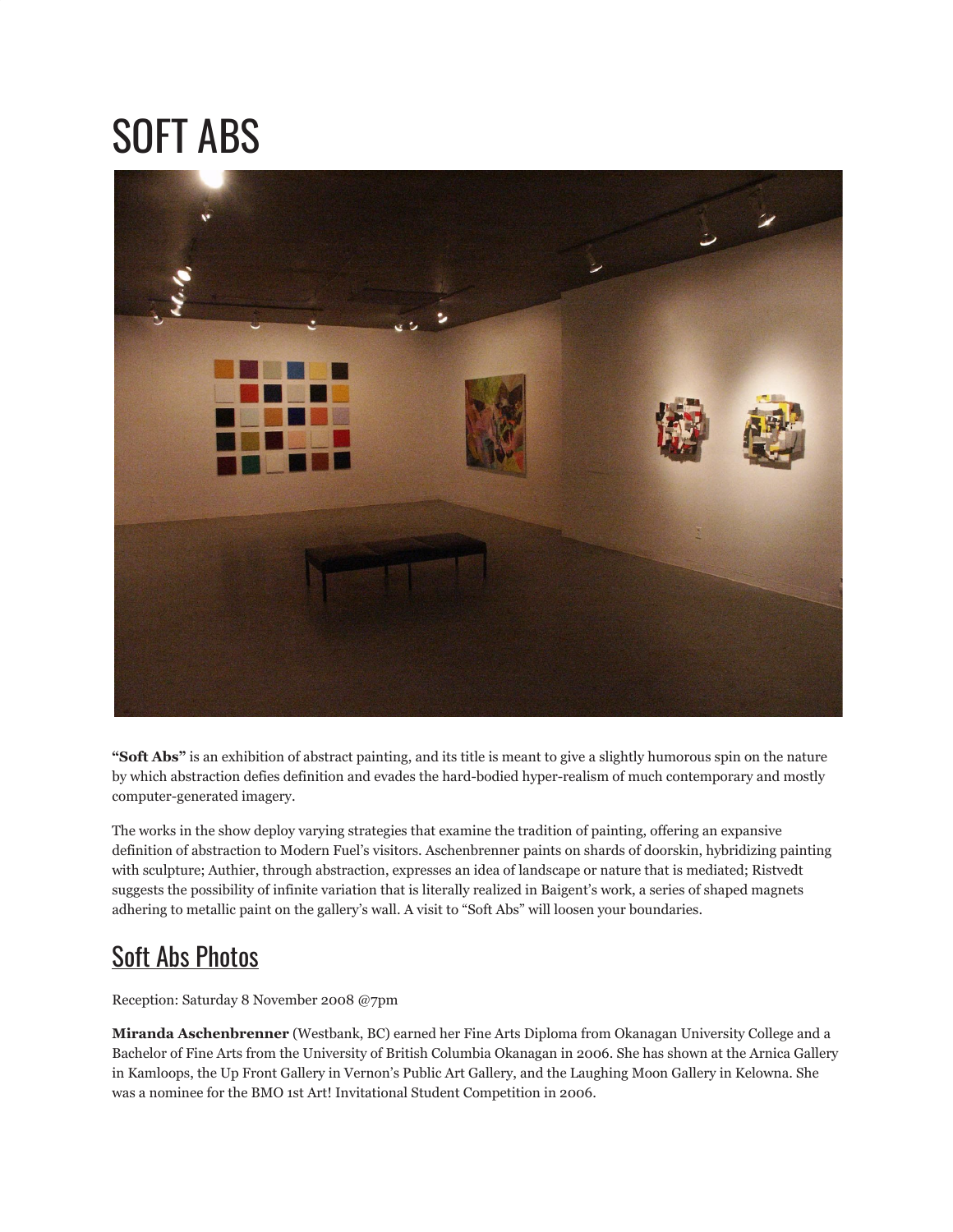**Melanie Authier** (Toronto, ON) received a BFA from Concordia University, Montreal in 2002 and completed her MFA at the University of Guelph in 2006. Among numerous scholarships and awards, she recently received the Honourable Mention prize for the 9th Annual RBC Painting Competition 2007. She is represented by the Michael Gibson Gallery.

**Christine Baigent** (Toronto, ON) makes work that is highly personal and conceptual in nature. She has exhibited her work in Toronto, Cambridge, Halifax, and now Kingston. For many years she has been interested in the idea of producing multiples, in both limited and unlimited editions, to make art more available to a broader audience.

**Milly Ristvedt**(Tamworth, ON) is an artist with a lengthy exhibition record in Canada and elsewhere. She is also a teacher, community activist, gardener, tai-chi practitioner, former vice-president of Modern Fuel Artist-Run Centre, and a member (beyond redemption) of the modernist project.

## Essay by Matthew Hills

*Soft Abs* makes me think of pudgy and flabby bellies. This is not entirely inconsistent with my associations of painting as a sensual bodily practice, removed from language, experienced and initiated through visceral physical reaction. And perhaps this falls not far from the positioning of this exhibition by curator Michael Davidge, in contrast to the hardedge and hard-bodied hyperrealism of contemporary visual culture. Where computer generated imagery and digital production can make painting seem antiquated and romantically moored in the physical. Abstraction in particular would seem to defy the codification inherent in technology-laden production of imagery. This evasiveness often takes sly and humorous forms, and in some aspects this is embodied in the works presented in *Soft Abs*. All four women artists, Miranda Aschenbrenner, Melanie Authier, Christine Baigent, and Milly Ristvedt, provide works for the exhibition that reflect on and push at the boundaries of abstract painting. Consistently refuting the self-referential autonomy ascribed abstraction, these artists offer dynamic and diverse models for the production of contemporary abstract art. A practice that it could be argued has been resuscitated of late and is increasingly engaged by emerging artists in contemporary art. The predominantly female artists currently at the forefront of producing abstract painting are a notable departure from the traditionally male associations of modernism and painting, a reality that is reflected in this exhibition.

Miranda Aschenbrenner's works are a synthesis of sculpture and painting that verge on assemblage, painting layers of thin door skin—a veneer material for constructing and refurbishing doors—in vivid colour and layering them in a pseudo-grid to create works with deceptive depth. The grid is a sort of leitmotif in the structural and geometric strains of abstraction and Aschenbrenner has rendered its confines elastic. The concentric composition draws in the eye of the viewer and in conjunction with the rough texture of the door skin create a sense of composition that hovers between construction, deconstruction and reconstruction. The vibrant colours balanced against the right angles of the door skin patches create an oscillation that is energetic, while vexing to the traditional flatness of the picture plane. The thick wood structural support of the paintings distances the textured surface from the wall casting a shadow and reinforcing the consciousness of depth cultivated by the layered surface.

In contrast to Aschenbrenner's assemblages, Melanie Authier's works seem fanciful. Troubling conventions of beauty and the sublime, Authier's paintings explore the notion of the mediated landscape. The painterly tradition of landscape inherently depicts a romanticized natural world that is fleeting or vanquished. Utilizing the rhetoric of abstraction to trouble binaries constructed by this traditional artistic and human experiences of nature, Authier creates canvases with compelling internal depth and narrative. The canvases rely on a somatic reference coupled with boisterous titles to evoke notions of a contemporary sublime.

In contrast, Christine Baigent's work elicits physical engagement, tapping into childhood associations and the ever-present compulsion to touch art. Baigent has applied several coats of magnetic paint to the surface of the gallery wall, creating two bands. The lower of the two bands accommodates young viewers. Positioned on the bands are